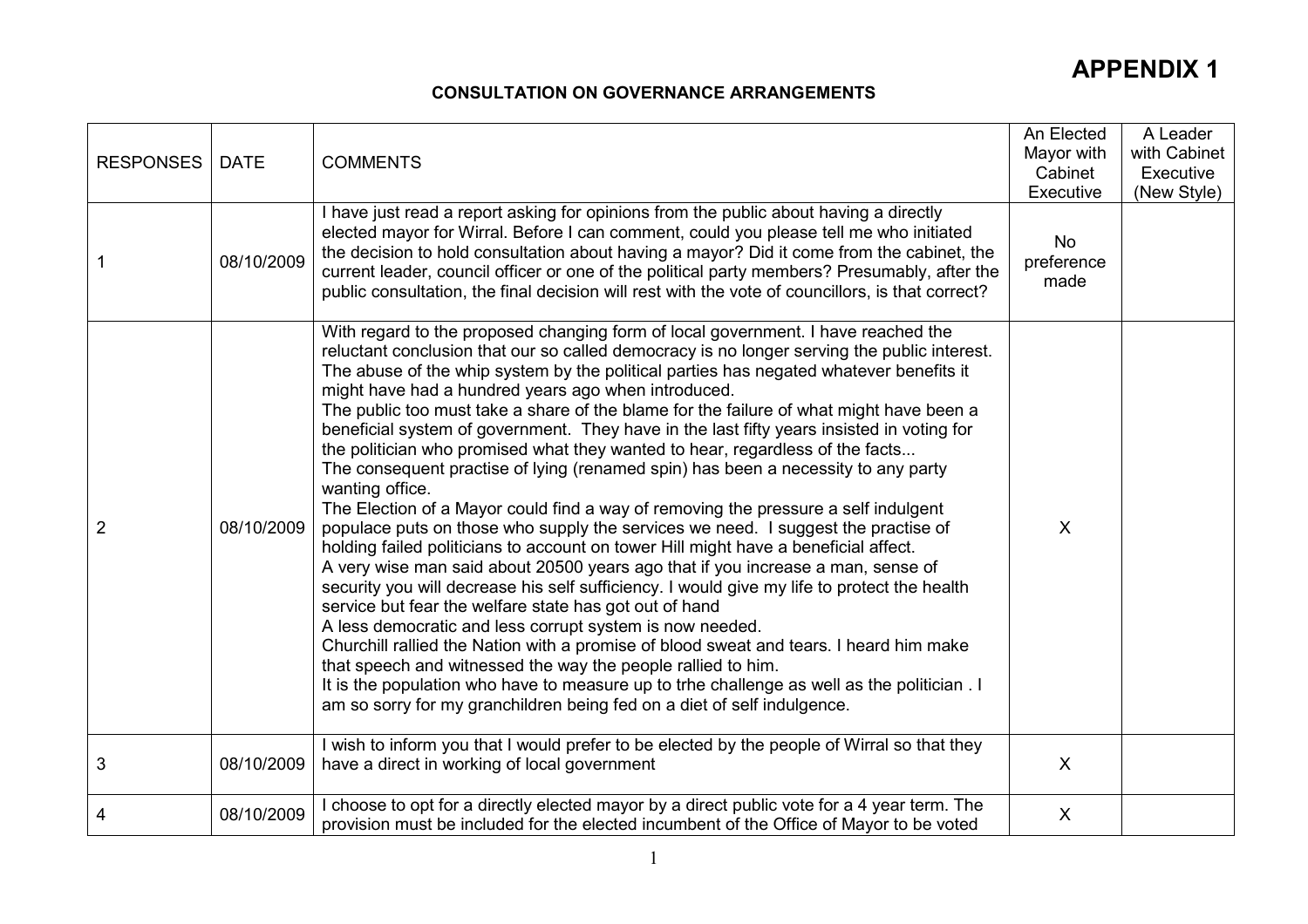|                |            | out of office by the public if considered to be unsuitable. Councillors should not have any<br>powers to elect or terminate the publicly elected Mayor                                                                                                                                                                                                                                                                                                                                                                                                                                                                                                                                                                                          |                          |   |
|----------------|------------|-------------------------------------------------------------------------------------------------------------------------------------------------------------------------------------------------------------------------------------------------------------------------------------------------------------------------------------------------------------------------------------------------------------------------------------------------------------------------------------------------------------------------------------------------------------------------------------------------------------------------------------------------------------------------------------------------------------------------------------------------|--------------------------|---|
| 5              | 08/10/2009 | I fully support the system of an elected Mayor for Wirral<br>He should have a Mandate to be non Political, have full executive powers, and be elected<br>by the population at regular periods. His first job should be to reduce the total council<br>costs, but not needlessly by reducing staff.                                                                                                                                                                                                                                                                                                                                                                                                                                              | $\mathsf{X}$             |   |
| 6              | 09/10/2009 | New style, please.                                                                                                                                                                                                                                                                                                                                                                                                                                                                                                                                                                                                                                                                                                                              |                          | X |
| $\overline{7}$ | 10/10/2009 | I support the idea of Wirral Having an elected Mayor, when will this happen, send me<br>details                                                                                                                                                                                                                                                                                                                                                                                                                                                                                                                                                                                                                                                 | $\sf X$                  |   |
| 8              | 12/10/2009 | This email is to register my support for the idea of a directly elected mayor for Wirral.<br>I would like to see also a mechanism which could remove any mayor from office during<br>his term by members of the public and not councillors. The Wirral electorate are fed up<br>with the lack of responsibility and accountability with the current 'shared rsponsibility'<br>cabinet system. One last thing would make the whole idea work better for the public and<br>that is to continue the current arrangement of a non-party political mayor i.e. an<br>independent. Otherwise we will be back to where we are now in everything but name                                                                                                | X                        |   |
| 9              | 12/10/2009 | Further to the above notice on the Council website.<br>Please advise whether it is possible to view further details held by the Council of these<br>proposed changes. I did follow the link included to the Communities.gov.uk site, however<br>I was unable to locate much additional information.<br>In addition please can you advise where I can find details of the workings of the<br>consultation process.                                                                                                                                                                                                                                                                                                                               | No<br>preference<br>made |   |
| 10             | 13/10/2009 | The proper consultation would be to ask the electorate in a ballot which they would prefer<br>and not just through a consultation process via the web site. This will reach only a few of<br>the residents, whereas a call for a referendum will reach the vast majority of the people,<br>unless of course, councillors would prefer that to be the case.<br>It should be pointed out that a Mayor elected by councillors is unlikely to be unpartisan,<br>with buggins turn being observed by the main three political parties. A direct election<br>would give all councillors, including the independants an opportunity to stand for election<br>for Mayor and I hope that there will be significantly more of them, at the next election. | No<br>preference<br>made |   |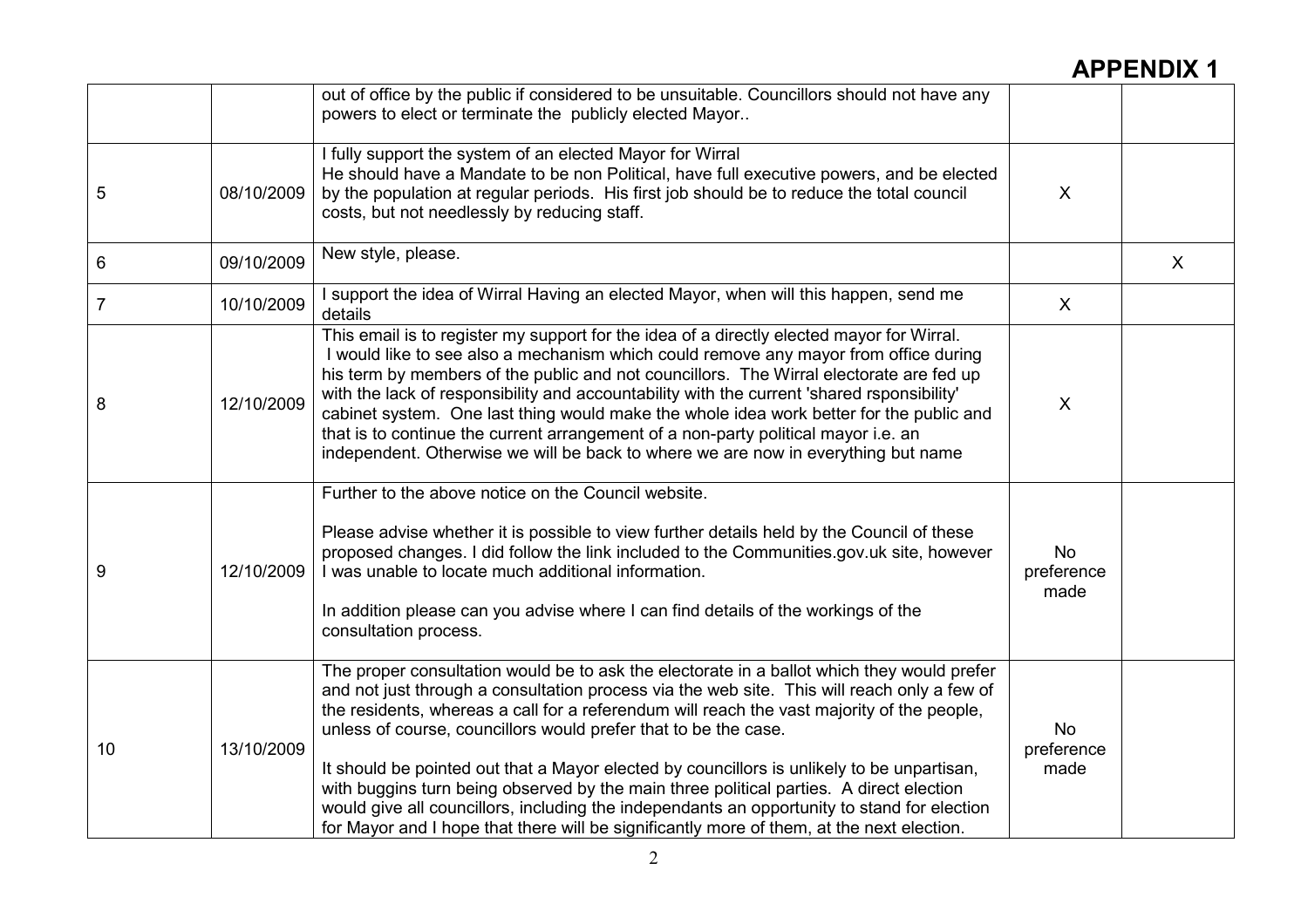| 11 | 15/10/2009 | I would like to endorse the view that the future Mayor of Wirral should be elected by the<br>electorate. If he could be persuaded, the ideal candidate would the honourable Frank<br>Field M.P., a man with proven track record of trust by the people of Wirral                                                                                                                                                                                                                                                                                                                                              | $\sf X$                   |  |
|----|------------|---------------------------------------------------------------------------------------------------------------------------------------------------------------------------------------------------------------------------------------------------------------------------------------------------------------------------------------------------------------------------------------------------------------------------------------------------------------------------------------------------------------------------------------------------------------------------------------------------------------|---------------------------|--|
| 12 | 15/10/2009 | Please add my details to the vote on an elected mayor instead of an elected leader                                                                                                                                                                                                                                                                                                                                                                                                                                                                                                                            | $\sf X$                   |  |
|    |            | A Mayor directly elected by the electorate of Wirral                                                                                                                                                                                                                                                                                                                                                                                                                                                                                                                                                          |                           |  |
| 13 | 15/10/2009 | Under this option there would be a separate election process to elect a Mayor. This would<br>mean that the electorate would get a vote for a person to lead the Council, rather than<br>Wirral Councillors voting on a Leader. The Mayor would be elected for four years and<br>would be able to choose his/her Cabinet. However as he or she has been directly elected<br>by the public Councillors would not be able to vote to replace him or her.<br>I believe this would be the best option.<br>If it was necessary to remove the Mayor for whatever reason to again put the proposals to<br>the public. | $\sf X$                   |  |
| 14 | 15/10/2009 | After reading the documentation I fully support the idea of an Elected Mayor for Wirral.                                                                                                                                                                                                                                                                                                                                                                                                                                                                                                                      | $\sf X$                   |  |
| 15 | 15/10/2009 | The two systems are not as good as the existing system as the Mayor is elected for four<br>years and is not easily stopped. The lesser of the two evils is the election of a Councillor<br>as Mayor, by other politicians. They know who the candidates are and what they stand<br>for. John Barnes could be elected as Mayor if the wider electorate (excluding Tranmere<br>fans) was consulted. Popular figures are not necessarily good at governance, Boris<br>Johnson being a prime example of incompetent rule.                                                                                         | $\sf X$                   |  |
| 16 | 16/10/2009 | I personally support the idea of a directly elected Mayor. I believe this system would make<br>the council more accountable to the electorate.<br>Please add my name in support of this system                                                                                                                                                                                                                                                                                                                                                                                                                | $\boldsymbol{\mathsf{X}}$ |  |
| 17 | 16/10/2009 | I have sent the following email to the three Councillors representing the New Brighton<br>ward:                                                                                                                                                                                                                                                                                                                                                                                                                                                                                                               | <b>No</b><br>preference   |  |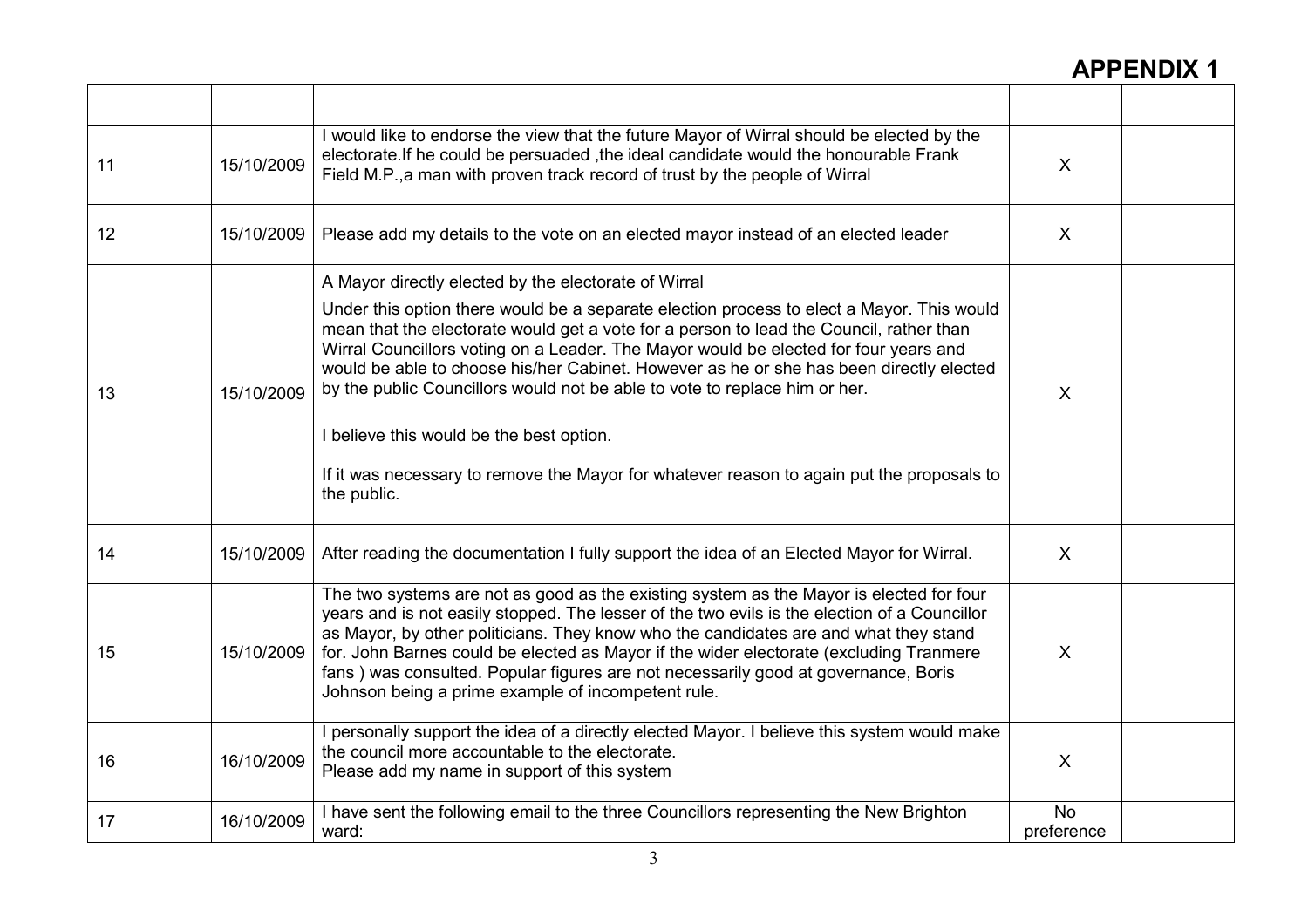|    |            |                                                                                                                                                                                                                                                                                                                                                                                  | made                      |  |
|----|------------|----------------------------------------------------------------------------------------------------------------------------------------------------------------------------------------------------------------------------------------------------------------------------------------------------------------------------------------------------------------------------------|---------------------------|--|
|    |            | Re: Possible elected Mayor for Wallasey / A leader with a new style of cabinet executive.                                                                                                                                                                                                                                                                                        |                           |  |
|    |            | After reading the attached article from the Wirral Globe of 14 Oct 2009, I asked five<br>neighbouring households if they knew anything about these proposed changes to our<br>local democracy.                                                                                                                                                                                   |                           |  |
|    |            | I'll print the least severe comments:                                                                                                                                                                                                                                                                                                                                            |                           |  |
|    |            | "It was news to me Jim."                                                                                                                                                                                                                                                                                                                                                         |                           |  |
|    |            | "Nope, I've not heard of any consultationshere we go again!!!"                                                                                                                                                                                                                                                                                                                   |                           |  |
|    |            | "I haven't got a clue; have I lost the plot or what?"                                                                                                                                                                                                                                                                                                                            |                           |  |
|    |            | So it appears that none of us know about any proposed changes and none have heard<br>about meetings or "consultations." Yet suddenly we appear to be having these changes<br>thrust upon us.<br>As one of our local Councillors, could you explain why this is?                                                                                                                  |                           |  |
|    |            | It seems local democracy can be given and be taken away by central government without<br>any reference to the electorate.<br>Do you think this is right?                                                                                                                                                                                                                         |                           |  |
|    |            | Could you and your colleagues arrange some meetings in the New Brighton Ward -<br>quickly by the sounds of it - so that we can make some informed suggestions about the<br>proposed changes?                                                                                                                                                                                     |                           |  |
|    |            | It would be the democratic thing to do, would it not?                                                                                                                                                                                                                                                                                                                            |                           |  |
|    |            | If the last year has confirmed anything it is that Wirral Council is not terribly good at<br>Consultation a suspicion long held amongst residents of the Borough.                                                                                                                                                                                                                |                           |  |
| 18 | 20/10/2009 | We have a situation currently where Cabinet Style governance has produced a kind of<br>elective dictatorship and although your preamble tells us that this "may" reflect all the<br>political parties you know perfectly well that it does not currently do so. You also tell us<br>that all the Councillor's elect the Cabinet which may well be the theory but practice as you | $\boldsymbol{\mathsf{X}}$ |  |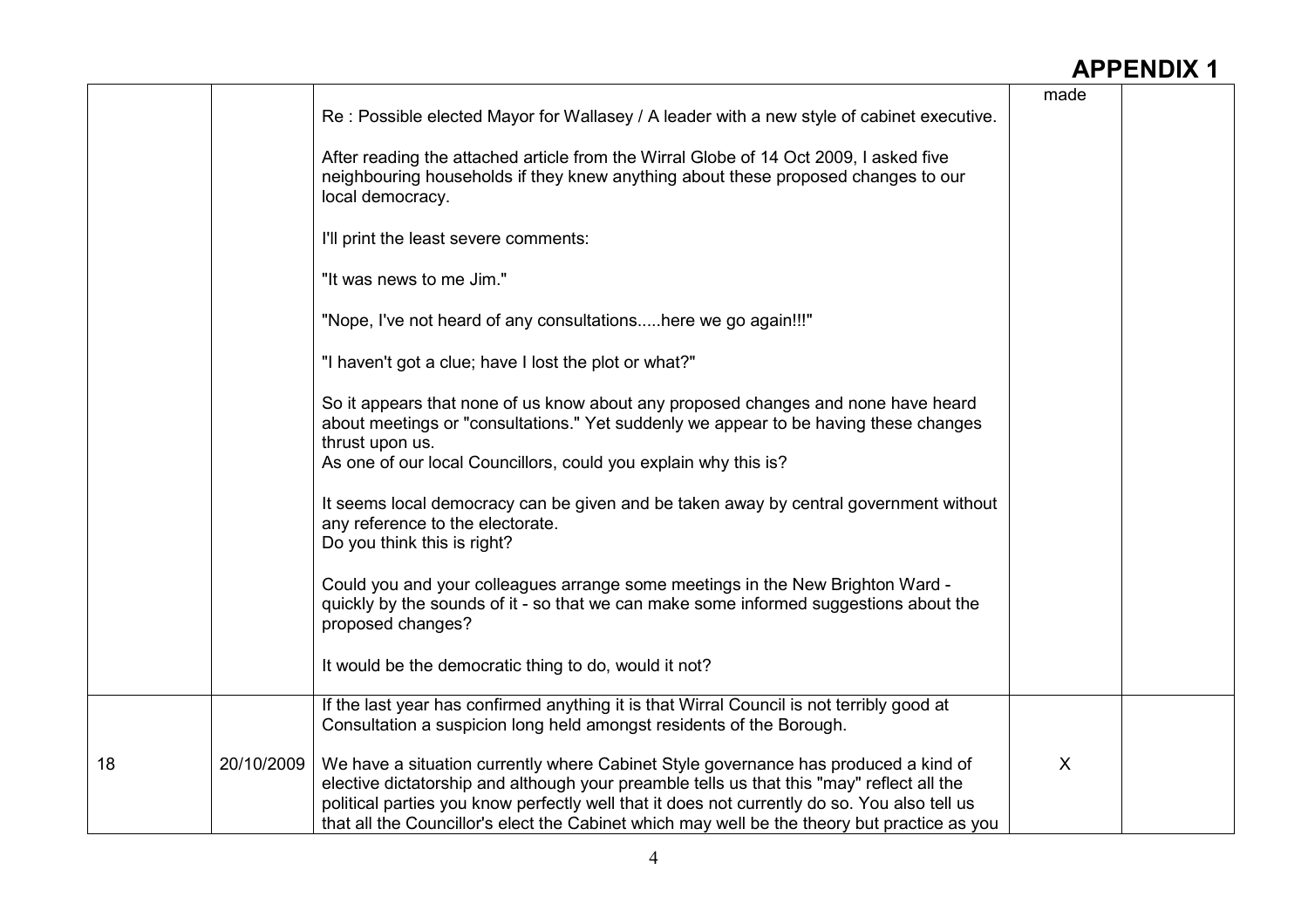|    |            | are well aware is rather different.                                                                                                                                                                                                                                                                                                                                                                                                                                                                                                                                                                                            |                                 |  |
|----|------------|--------------------------------------------------------------------------------------------------------------------------------------------------------------------------------------------------------------------------------------------------------------------------------------------------------------------------------------------------------------------------------------------------------------------------------------------------------------------------------------------------------------------------------------------------------------------------------------------------------------------------------|---------------------------------|--|
|    |            | The main difference in the "new style" Leader and Cabinet is the election for four years.<br>However our electoral cycle is actually three years and a gap year which is surely<br>something that needs to be addressed before adopting another "new" system.                                                                                                                                                                                                                                                                                                                                                                  |                                 |  |
|    |            | There is no mention of a new committee system which would bring more transparency<br>with a greater power to full Council to re-examine controversial decisions and ensure that<br>all our elected Councillors had a proper role to play.                                                                                                                                                                                                                                                                                                                                                                                      |                                 |  |
|    |            | The direct election of a Mayor who then picks his Cabinet which then could be a Cabinet<br>of all the talents and possibly all the parties and independents' is an interesting one. The<br>elected Mayoralty in London seems to have worked reasonably well. It would also seem<br>to me to work just as well with a revised committee system even if the current<br>"Government knows best" attitude still prevails by not giving us the option.<br>We could get rid of the poorly attended Area Forums by giving power back to our local<br>Councillors so that each of them had the opportunity to intervene on our behalf. |                                 |  |
|    |            | The options before us are inadequate and uninspiring but of those I would definitely back<br>"The directly elected Mayor as the best way forward and if it is for a four year term then<br>sort out our electoral cycle at the same time. Let us hope that this would bring back some<br>transparency to Wirral Governance.                                                                                                                                                                                                                                                                                                    |                                 |  |
| 19 | 22/10/2009 | Having considered the information available, I would like to register my view that I would<br>be in favour of having an elected mayor.                                                                                                                                                                                                                                                                                                                                                                                                                                                                                         | $\boldsymbol{\mathsf{X}}$       |  |
| 20 | 23/10/2009 | Further to the article on p. 2 of the Wirral Globe of 14th October, I prefer the first of the<br>two possible procedures, i.e. that the Mayor should be chosen by councillors. There are<br>two reasons for this:<br>1) It is difficult for members of the general public to identify a Livingstone/Johnson type<br>of person in Wirral who could handle the job; which leads onto<br>2) Councillors, from their experience, could more readily identify such a person.                                                                                                                                                        | X                               |  |
| 21 | 23/10/2009 | I would like to register my comments re: possible elected mayor.<br>Firstly I feel it is wrong that the present council should make this decision the members of<br>the present cabinet have a vested interest and any decision should be left until the                                                                                                                                                                                                                                                                                                                                                                       | <b>No</b><br>preference<br>made |  |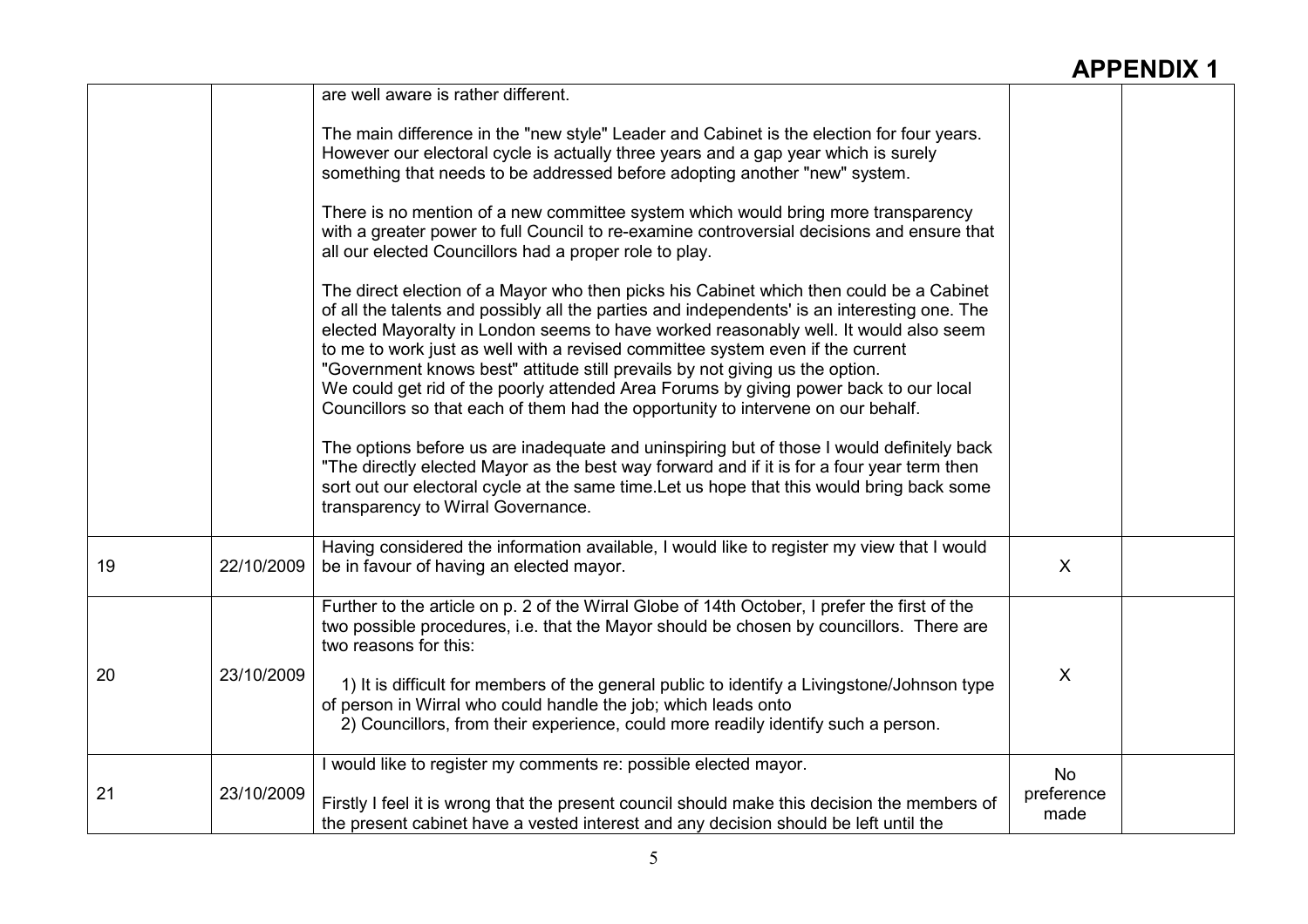|    |            | council elections when the public could decide at the same time as electing their<br>councillors.<br>It seems like another attempt by the present cabinet to force through something whether<br>the people of Wirral want it or not. Remember the library fiasco.wake up Councillor<br>Faulkes you are there for the people of Wirral not your own power building.                                                                                                                                                                                                                                                                                                                                                                                                                                                                                                                                                    |                         |   |
|----|------------|-----------------------------------------------------------------------------------------------------------------------------------------------------------------------------------------------------------------------------------------------------------------------------------------------------------------------------------------------------------------------------------------------------------------------------------------------------------------------------------------------------------------------------------------------------------------------------------------------------------------------------------------------------------------------------------------------------------------------------------------------------------------------------------------------------------------------------------------------------------------------------------------------------------------------|-------------------------|---|
| 22 | 29/10/2009 | I think that Wirral should have an elected mayor.                                                                                                                                                                                                                                                                                                                                                                                                                                                                                                                                                                                                                                                                                                                                                                                                                                                                     | X                       |   |
| 23 | 01/11/2009 | I wish to record my view that the position of Mayor should be filled by public election and<br>that this process would demonstrate a fairness and equity presently not transparent.<br>Candidates should have to demonstrate how they are best fitted for the position and what<br>they will achieve within this role and this should be within the public arena, the alternative<br>would be worrying as we would then have the possibility of a Mayor with little or no<br>understanding of the complexities of the position under the new system. Under the<br>present system the mayor tends to be a figurehead with no defined powers or role in the<br>eyes of the public and a councillor who has given his/her best service to the community<br>served would not necessarily have the skills to undertake the new role.<br>I hope that the people of Wirral are fully informed and consulted on this process. | X                       |   |
| 24 | 11/11/2009 | i was wondering if the council will be sending out voting slips to all of us? and indeed<br>whether they were going to contact us personally (take all reasonable steps to contact<br>people) to explain this process in more detail or rely on people having access to the<br>internet and the wirral site in particular.it seems that the council have not learnt the<br>lessons from the library scandal. it would also be nice to know when the people of wirral<br>will get to see the library report that we paid for.                                                                                                                                                                                                                                                                                                                                                                                          | <b>No</b><br>preference |   |
| 25 | 12/11/2009 | If our comments are to be made public please omit all our personal details including our<br>names.<br>We do not feel that this consultation process has been made easy to respond to & would<br>suggest that all Wirral residents on the electoral roll should be informed by mail when<br>major changes come up for consultation in the future.<br>With regards to this consultation, we feel that better option would be A Leader with<br>Cabinet Executive (New Style).                                                                                                                                                                                                                                                                                                                                                                                                                                            |                         | X |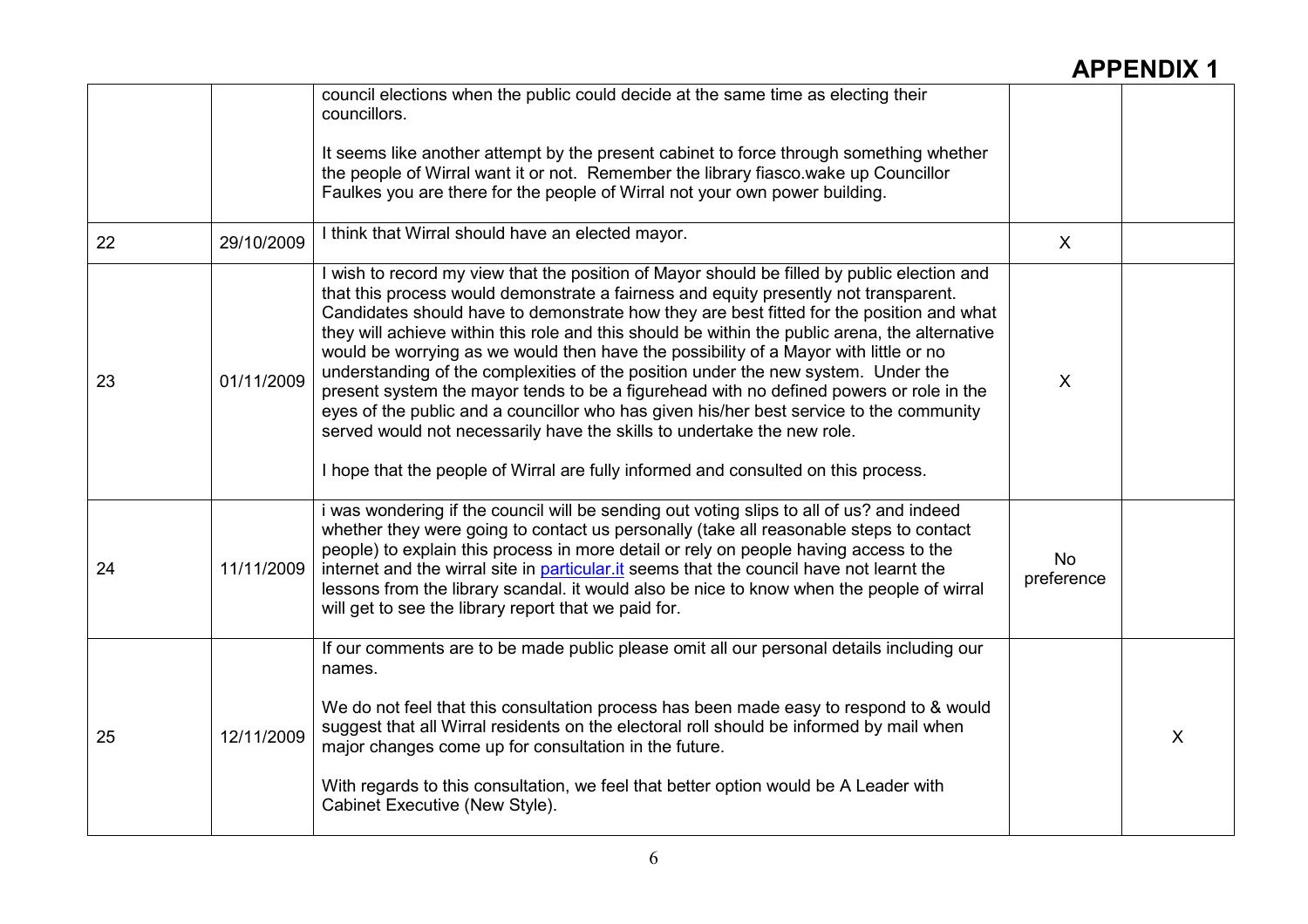|    |            | We believe that this would offer better value for money for the tax payer as well as<br>provide the electorate with the possibility of the leader being removed/ replaced, should<br>the need/ momentum require it.<br>Should you wish any more detail on our thoughts with regards to this then please do not<br>hesitate to contact us.                                                                                                                                                                                                                                                                                                                                                                                                                                                                                                                                                                                      |   |    |
|----|------------|--------------------------------------------------------------------------------------------------------------------------------------------------------------------------------------------------------------------------------------------------------------------------------------------------------------------------------------------------------------------------------------------------------------------------------------------------------------------------------------------------------------------------------------------------------------------------------------------------------------------------------------------------------------------------------------------------------------------------------------------------------------------------------------------------------------------------------------------------------------------------------------------------------------------------------|---|----|
| 26 | 18/11/2009 | ELECTED MAYOR???------NO NO NO NO NO NEVER NO NO NO NO NO NOT EVER                                                                                                                                                                                                                                                                                                                                                                                                                                                                                                                                                                                                                                                                                                                                                                                                                                                             |   | X. |
| 27 | 20/11/2009 | In response to the request on the Wirral website I would like to give my response as a<br>registered voter in Wirral.<br>I feel that a directly elected mayor, able to choose their own cabinet, would provide clear<br>direction and would be more accountable.<br>I can foresee that there will be problems when the Council and Mayor disagree, and I am<br>not clear from the the information what procedures will be in place to avoid deadlock. I<br>would also be concerned if an elected Mayor turned out to be some sort of Derek Hatton<br>like figure i.e very unrepresentative of the real interests of the voters, so I hope there<br>would be ways to recall a Mayor in circumstances where he or she is seen to fail in<br>serving the interests of the public.<br>If safeguards are in place the Mayor could be a positive force for good in delivering a high<br>quality service efficiently and accountably. | X |    |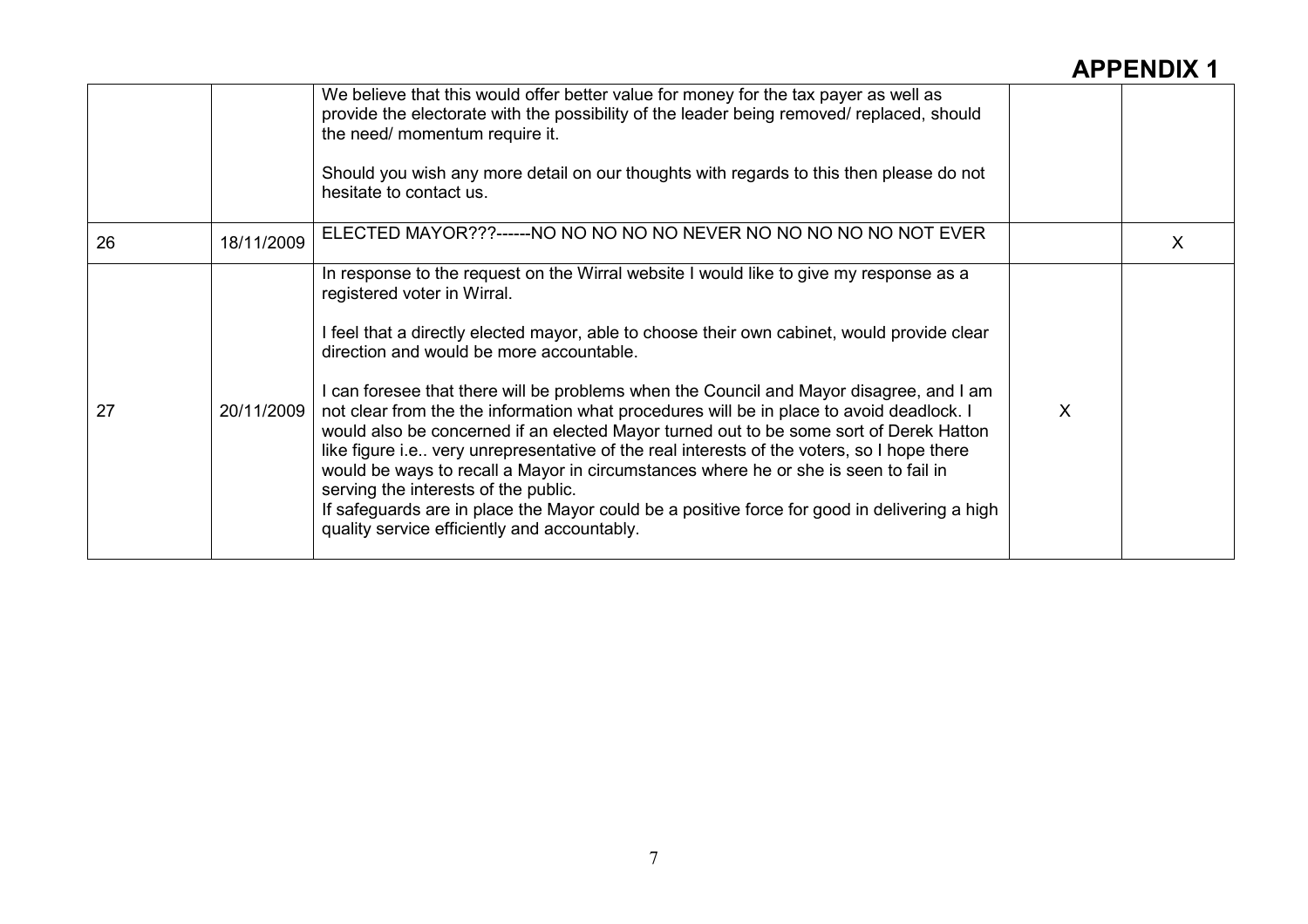|    |            | Given the two options, I would select the A Leader with Cabinet Executive (New Style) My<br>gut feeling is that a Mayor would be even less democratic than what we have at present<br>as he/she could not be voted out for four years. Have we anyone in Wirral who is of such                                                                                                                                                                                                                                                                                                                                                                                                                                                                                                                                                                                                                                                                                                                                                                                                                                                                                                                                                                                                        |                          |         |
|----|------------|---------------------------------------------------------------------------------------------------------------------------------------------------------------------------------------------------------------------------------------------------------------------------------------------------------------------------------------------------------------------------------------------------------------------------------------------------------------------------------------------------------------------------------------------------------------------------------------------------------------------------------------------------------------------------------------------------------------------------------------------------------------------------------------------------------------------------------------------------------------------------------------------------------------------------------------------------------------------------------------------------------------------------------------------------------------------------------------------------------------------------------------------------------------------------------------------------------------------------------------------------------------------------------------|--------------------------|---------|
| 28 | 24/11/2009 | stature that we could trust them with running the Council with no checks.<br>I would point out that the Council has performed very badly in fulfilling its duties under the<br>Local Government and Public Involvement in Health Act 2007, by virtue of which it is<br>required to take 'reasonable steps to consult people in its area.'<br>It would not seem that asking people to send comments either by post or email, without<br>providing a proper response form in either paper format or on line is very poor procedure<br>and falls far short of taking 'reasonable steps to consult', as required by the Act<br>Surely it does not take much to devise a simple questionnaire nor to set up a simple<br>voting section on a website - 'What do you Think ?". If Strictly Come Dancing can do it<br>surely it is not beyond the capacity of WBC?                                                                                                                                                                                                                                                                                                                                                                                                                            |                          | $\sf X$ |
| 29 | 25/11/2009 | Since my email to you on the 16th October, I have received no replies from either yourself<br>or any Councillors regarding meetings to discuss the changes in the way we are<br>governed locally.<br>(The issue was not discussed at the Wallasey & New Brighton Area Forum on 21st<br>October).<br>I would like it to be made known that there should be many meetings throughout<br>Wirral to discuss the changes.<br>In the last 30 years, central government has removed more and more decisions from<br>local governments. If Wirral Council continues to ignore the local electorate, then they will<br>become more and more remote from them, leading to the conclusion that they do not<br>represent us in any shape or form.<br>We are way past the time when it was just appropriate to tick a box every four years.<br>People want more involvement in local decision-making. From the current financial crisis<br>that the country faces, there is a direct line to the disconnection of local politicians from<br>the electorate. The electorate are exactly the people whom the Councillors should be<br>connecting with, so that less power leaches away to central government.<br>According to the Local Government and Public Involvement in Health Act 2007, before | No<br>preference<br>made |         |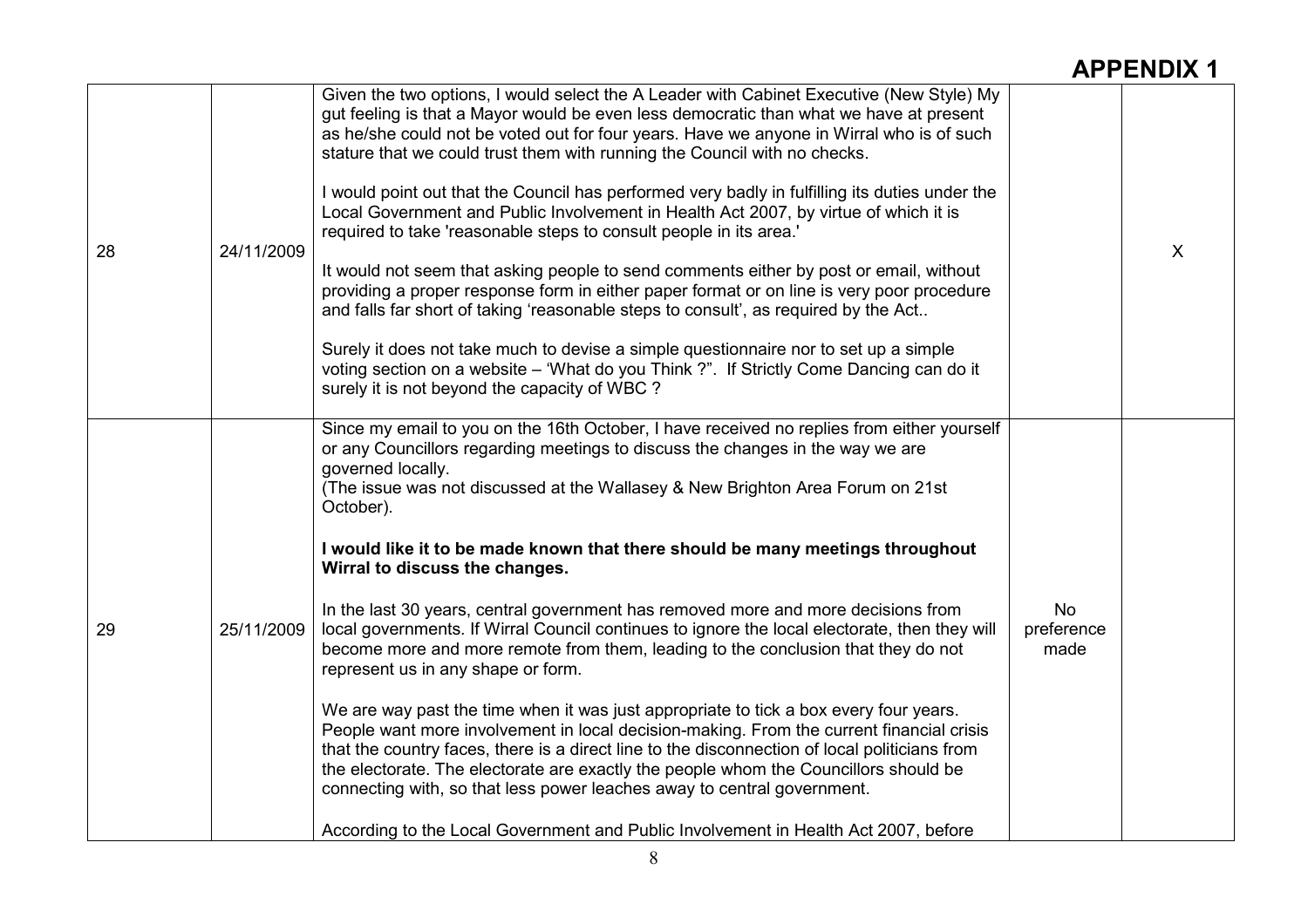|    |            | drawing up its proposals the authority must take reasonable steps to consult people in its<br>area.<br>In fact, a Wirral Council Cabinet meeting document of 24 Sept 2009 states: "The<br>guidance on consultation is not prescriptive but the emphasis is on giving the local<br>community the opportunity to choose between directly Elected Mayors and indirectly<br>Elected leaders."<br>Are there going to be meetings to discuss the changes? We don't want stuff forced down<br>our throat. And we may decide that the current system isn't that bad, though, as I've<br>stated, the connections are badly broken.                                                                                                                                                                                                                                                                                                                                                                                                                                                                                                                                                                                                                                                                                                                                                                 |                           |  |
|----|------------|-------------------------------------------------------------------------------------------------------------------------------------------------------------------------------------------------------------------------------------------------------------------------------------------------------------------------------------------------------------------------------------------------------------------------------------------------------------------------------------------------------------------------------------------------------------------------------------------------------------------------------------------------------------------------------------------------------------------------------------------------------------------------------------------------------------------------------------------------------------------------------------------------------------------------------------------------------------------------------------------------------------------------------------------------------------------------------------------------------------------------------------------------------------------------------------------------------------------------------------------------------------------------------------------------------------------------------------------------------------------------------------------|---------------------------|--|
| 30 | 26/11/2009 | I feel strongly that the election of a mayor would be the better option.<br>1. If one purpose of the change is to get more consistency in policy execution, the<br>elected mayor will last longer as there are a number of circumstances in which a leader<br>elected by councillors will cease to operate before the termination of the four years.<br>2. One of the weaknesses of the current party political system is that there is so little<br>willingness in the parties to listen to and take into account the views of the opposition. An<br>elected mayor would have more authority to seek compromise even if he was the<br>candidate put forward by a political party.<br>3. In selecting the cabinet an elected mayor would be freer to select the best person for<br>the job without regard to the balance of power within parties. He could also take into<br>account other issues such as ensuring that there is as far as posibble representation in<br>the cabinet of different areas.<br>4. The election process would give an opportunity for the electorate to question<br>candidates about how they proposed to exercise their authority and to receive<br>reassurances about this.<br>I presume that we will be given an analysis of the results of the is consultation and an<br>indication of how this influenced the decision of the Council on the next steps. | X                         |  |
| 31 | 27/11/2009 | regarding the consultation, my husband and I have discussed this and would like to<br>register that we both feel that the elected mayor would be the best option.                                                                                                                                                                                                                                                                                                                                                                                                                                                                                                                                                                                                                                                                                                                                                                                                                                                                                                                                                                                                                                                                                                                                                                                                                         | X                         |  |
| 32 | 27/11/2009 | at a meeting of the Liscard & Egremont Partnership, held on the 24th November 2009 we<br>considered the issues in this paper. It was decided without dissent that we would prefer a<br>directly elected Mayor. There was a strong feeling that this was the democratic way of<br>appointing a leader. Some members also felt that this might prove to be a good way to<br>reduce political party antagonism and reach appropriate compromises. Under the present                                                                                                                                                                                                                                                                                                                                                                                                                                                                                                                                                                                                                                                                                                                                                                                                                                                                                                                          | $\boldsymbol{\mathsf{X}}$ |  |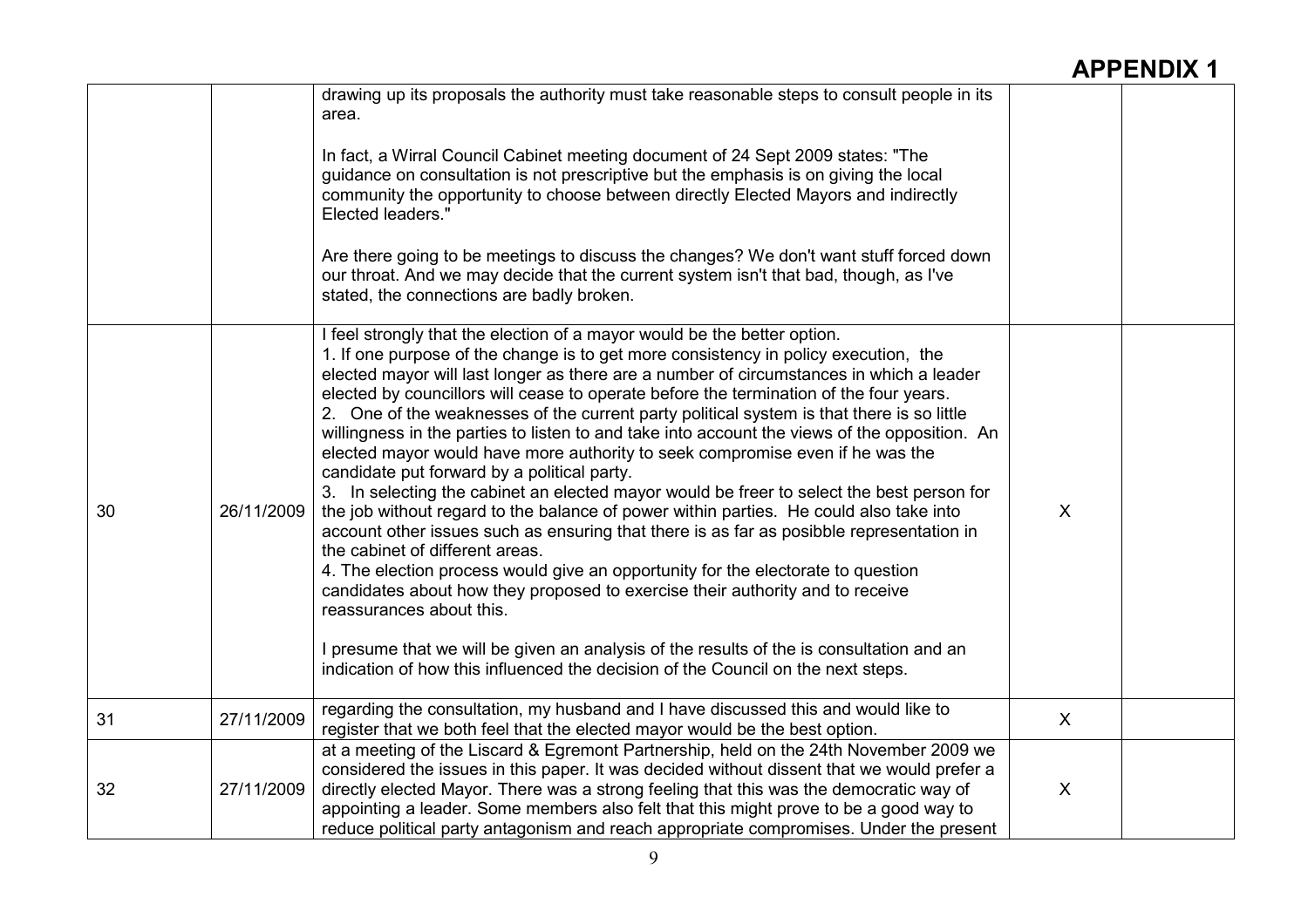|    |            | people some of the time, but you cannot please all of the people all of the time!" I also<br>think it is an extremely dangerous idea to give one individual power over issues such as a<br>budget and appointing members of a Cabinet. The essential of our democratic system is<br>that there is always room for an opposition. An elected mayor eliminates this option. The<br>turn-out in local elections is falling and I cannot believe it would be any better in that for<br>an elected mayor. It is therefore highly unlikely that a successful candidate would receive<br>more than 50% of those eligible to vote and therefore claim that s\he had the support of<br>the people of Wirral. |                           |  |
|----|------------|-----------------------------------------------------------------------------------------------------------------------------------------------------------------------------------------------------------------------------------------------------------------------------------------------------------------------------------------------------------------------------------------------------------------------------------------------------------------------------------------------------------------------------------------------------------------------------------------------------------------------------------------------------------------------------------------------------|---------------------------|--|
|    |            | I hope, therefore, that the Council will adopt the option of an elected Leader.                                                                                                                                                                                                                                                                                                                                                                                                                                                                                                                                                                                                                     |                           |  |
| 34 | 27/11/2009 | As a local resident, I am writing to express my support for the option of an elected mayor<br>with cabinet executive for the future governance of the Metropolitan Borough of Wirral.                                                                                                                                                                                                                                                                                                                                                                                                                                                                                                               | $\mathsf{X}$              |  |
| 35 | 27/11/2009 | Until the beginning of this year and the Strategic Asset Review, I had taken little or no<br>interest in my local council on the basis that I paid my council tax and the services I used<br>were of an adequate standard.                                                                                                                                                                                                                                                                                                                                                                                                                                                                          | $\boldsymbol{\mathsf{X}}$ |  |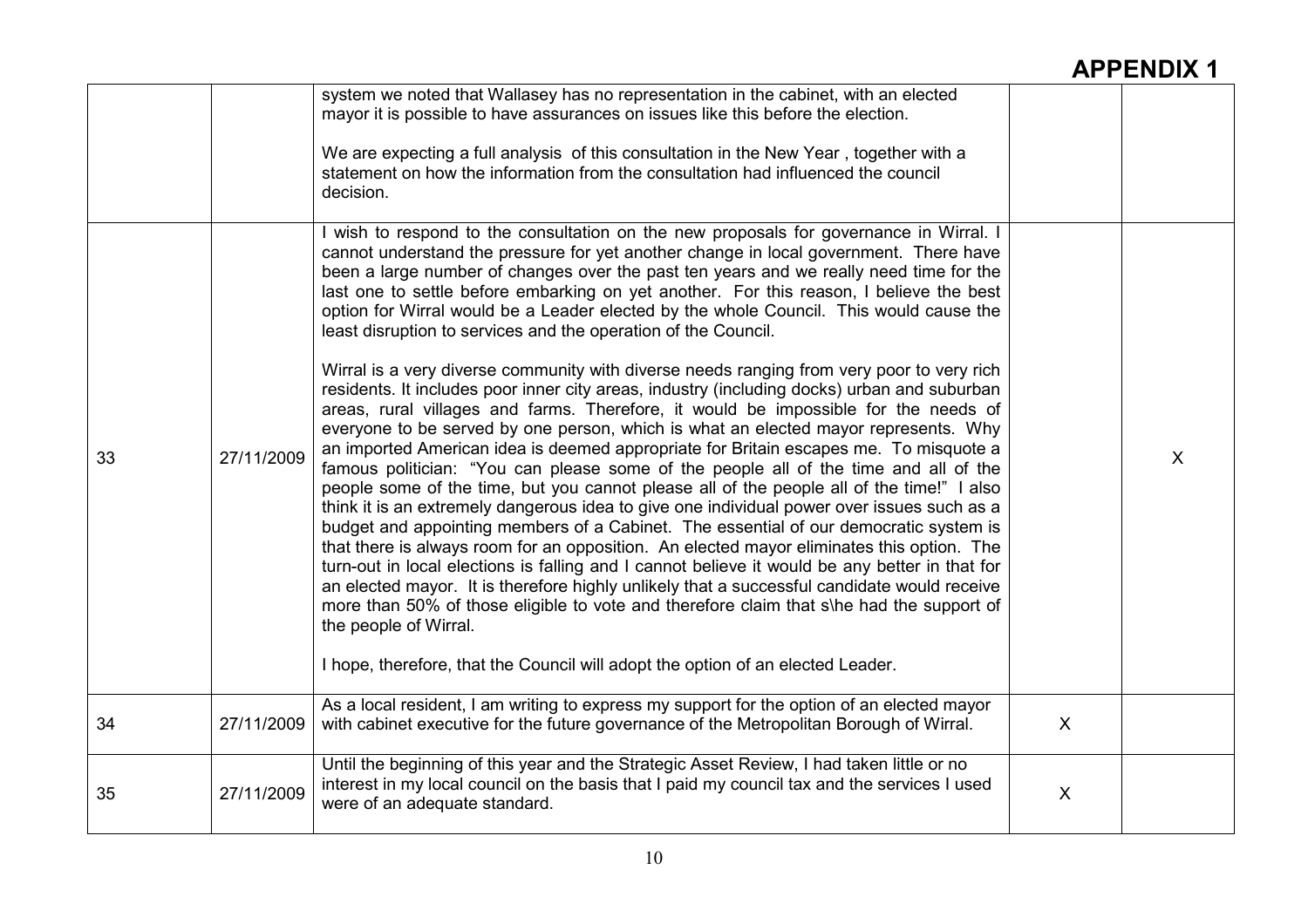| Having now had the opportunity to attend meetings of the full Council, scrutiny              |  |
|----------------------------------------------------------------------------------------------|--|
| committees and to review the detailed output of both councillors and officers, I now have    |  |
| a greater sense of the significant weaknesses of the current system and structure.           |  |
|                                                                                              |  |
| The implementation of revised governance arrangements should provide the strong,             |  |
| effective and accountable leadership that will address these weaknesses in a timely          |  |
| manner.                                                                                      |  |
|                                                                                              |  |
|                                                                                              |  |
| The analysis of the options available needs to be put in the context of:                     |  |
|                                                                                              |  |
| the challenges and issues faced by the Wirral;                                               |  |
| how these challenges shape the requirements of the role of leader, whether                   |  |
| directly elected or not; and                                                                 |  |
| which of the two alternative systems gives the better chance of the Wirral getting           |  |
| the leader it deserves and needs.                                                            |  |
|                                                                                              |  |
| Challenges and issues faced by the people of the Wirral                                      |  |
|                                                                                              |  |
| All levels of government are going to be faced with tough budgetary decisions over the       |  |
| coming years and all local authorities are going to have to contend with the current trend   |  |
| for increased micro-management from central government. Further outsourcing will also        |  |
|                                                                                              |  |
| be high on the agenda, but none of these issues are unique to the Wirral.                    |  |
|                                                                                              |  |
| There are also those issues that politicians at all levels are seeking to avoid. The best    |  |
| example here is defined benefit pensions for local authority workers. Neither local or       |  |
| central government is willing to face up to the real cost of providing these pensions in the |  |
| future and to take the necessary remedial actions as many in the private sector have         |  |
| done so already.                                                                             |  |
|                                                                                              |  |
| On the Wirral, there are a number of specific challenges:                                    |  |
|                                                                                              |  |
| the need for economic regeneration. The Wirral has lost much of its traditional              |  |
| industry and its role as a commuter area for Liverpool and Chester cannot sustain            |  |
| the borough; and                                                                             |  |
| the demographics of the Wirral mean that it is very difficult within the confines of         |  |
| the three party system to get a truly representative council. Given the inherent             |  |
|                                                                                              |  |
| majorities in many wards, people do not feel that their votes count. This sense of           |  |
| disenfranchisement is heightened by the fact that the Conservatives form the                 |  |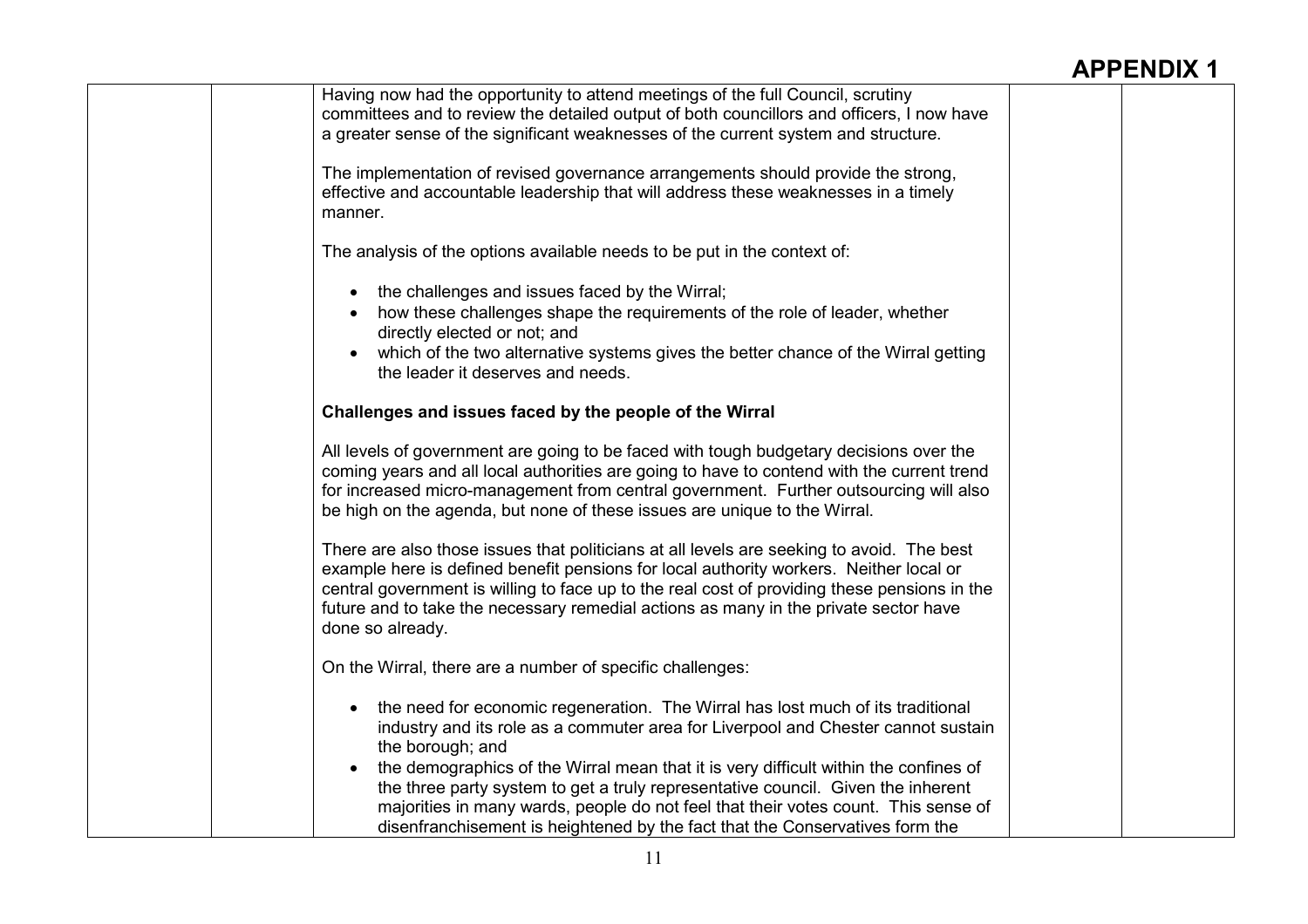| largest group yet the Council is controlled by a Labour/Liberal coalition.                                                                                                                                                                                                                                                                                                                                                                                                                                                                                                                                                                                |  |
|-----------------------------------------------------------------------------------------------------------------------------------------------------------------------------------------------------------------------------------------------------------------------------------------------------------------------------------------------------------------------------------------------------------------------------------------------------------------------------------------------------------------------------------------------------------------------------------------------------------------------------------------------------------|--|
| It is essential for the future of Wirral that the governance review provides the best model<br>for future leadership. Having identified the challenges and issues, the requirements of<br>the role must be considered.                                                                                                                                                                                                                                                                                                                                                                                                                                    |  |
| <b>Requirements of the role</b>                                                                                                                                                                                                                                                                                                                                                                                                                                                                                                                                                                                                                           |  |
| The Communities and Local Government website states that the governance<br>arrangements should "enable local leaders to use their wider influence as well as their<br>powers to get things done for their communities".                                                                                                                                                                                                                                                                                                                                                                                                                                   |  |
| To do this, the leader must:                                                                                                                                                                                                                                                                                                                                                                                                                                                                                                                                                                                                                              |  |
| establish an appropriate strategy for Wirral;<br>$\bullet$<br>build a team to implement the agreed strategy;<br>compete effectively for scarce resources from central government and other<br>sources of funding;<br>be an effective communicator within the council, the business community and with<br>the people of the Wirral;<br>be able to cut through the bureaucracy and jargon that is endemic in local<br>government; and<br>provide the leadership to get things done.<br>The key question is "which governance arrangements will provide the most effective route<br>to ensuring that Wirral has the leader who has all of these qualities?". |  |
| Advantages of the a directly elected mayor                                                                                                                                                                                                                                                                                                                                                                                                                                                                                                                                                                                                                |  |
| The directly elected mayor model has the better chance of success because it provides a<br>direct linkage between the people of the Wirral and its leadership.                                                                                                                                                                                                                                                                                                                                                                                                                                                                                            |  |
| A directly elected mayor has a number of advantages:                                                                                                                                                                                                                                                                                                                                                                                                                                                                                                                                                                                                      |  |
| • they would have an mandate directly from the people of Wirral, addressing the<br>dis-enfranchisement issue highlighted above;<br>the prestige of the role would attract candidates, with suitable qualifications, who<br>may not be attracted to the more traditional, and time consuming, route of working                                                                                                                                                                                                                                                                                                                                             |  |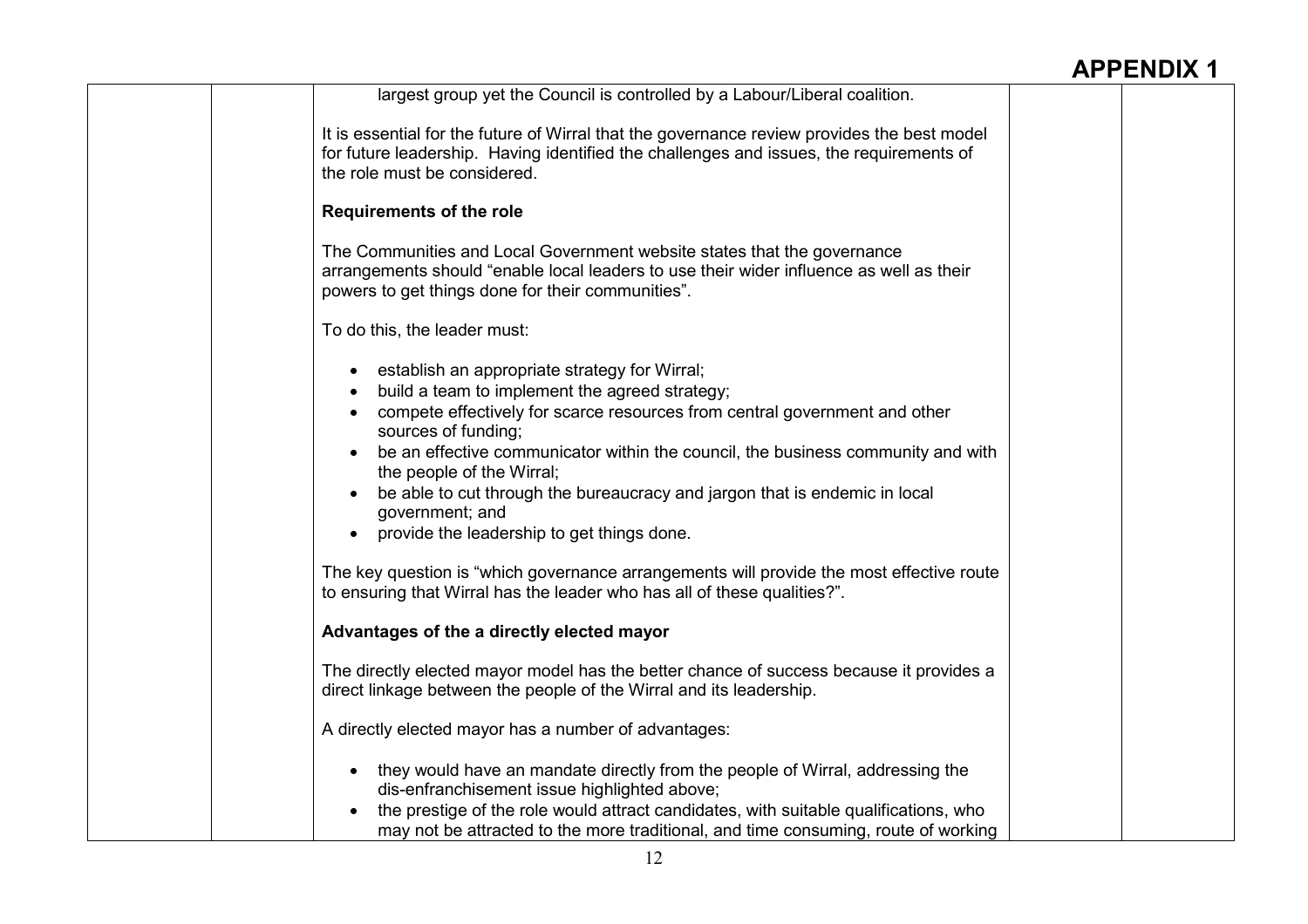|    |            | their way up through the political group;<br>the political parties could source excellent candidates from outside the current<br>pool of councillors;<br>encourage voters to participate in local elections because of the "presidential"<br>style" of the office; and<br>it would allow independent candidates to stand more easily.<br>$\bullet$                                                            |         |  |
|----|------------|---------------------------------------------------------------------------------------------------------------------------------------------------------------------------------------------------------------------------------------------------------------------------------------------------------------------------------------------------------------------------------------------------------------|---------|--|
|    |            | <b>Consultation process</b>                                                                                                                                                                                                                                                                                                                                                                                   |         |  |
|    |            | I have read the "New Council Constitutions: Consultation Guidelines for English Local<br>Authorities" on the Communities and Local Government website and note that local<br>authorities should view this process "as much an opportunity as a duty".                                                                                                                                                         |         |  |
|    |            | The Council have failed to grasp this opportunity. Apart from a couple of small pieces in<br>the local free newspapers and a brief technical announcement on the Council's website<br>(sandwiched between announcements relating to the BBC's Gardeners' Question Time<br>programme and the retention of the Investors in People award), coverage and active<br>consultation has been very poor.              |         |  |
|    |            | <b>Qualified recommendation</b>                                                                                                                                                                                                                                                                                                                                                                               |         |  |
|    |            | For the reasons set out above, a directly elected mayor provides the greater chance of<br>Wirral getting the leader it needs and deserves. However, we are very much in the hands<br>of the politicians and their current leaders to ensure that they identify, possibly at the<br>expense of personal ambition, suitable candidates for the position of directly elected<br>mayor.                           |         |  |
|    |            | am an employee of Wirral Council, and a resident of Wallasey. I would like to offer my<br>opinion on this important decision for the future of Wirral.                                                                                                                                                                                                                                                        |         |  |
| 36 | 28/11/2009 | I believe that Elected Mayors are the way forward. As shown by London, irrespective of<br>party affiliation, the election process generated direction for the region, and a Mayor<br>would be someone who could not evade responsibility. The Mayor would not be just a<br>figurehead, but someone with real power, who could speak up for the people of Wirral,<br>because they would have a direct mandate. | $\sf X$ |  |
|    |            | As the development at Wirral Waters progresses, I foresee that Wirral will become an<br>equal to Liverpool for employment prospects and investment. We will need someone with                                                                                                                                                                                                                                 |         |  |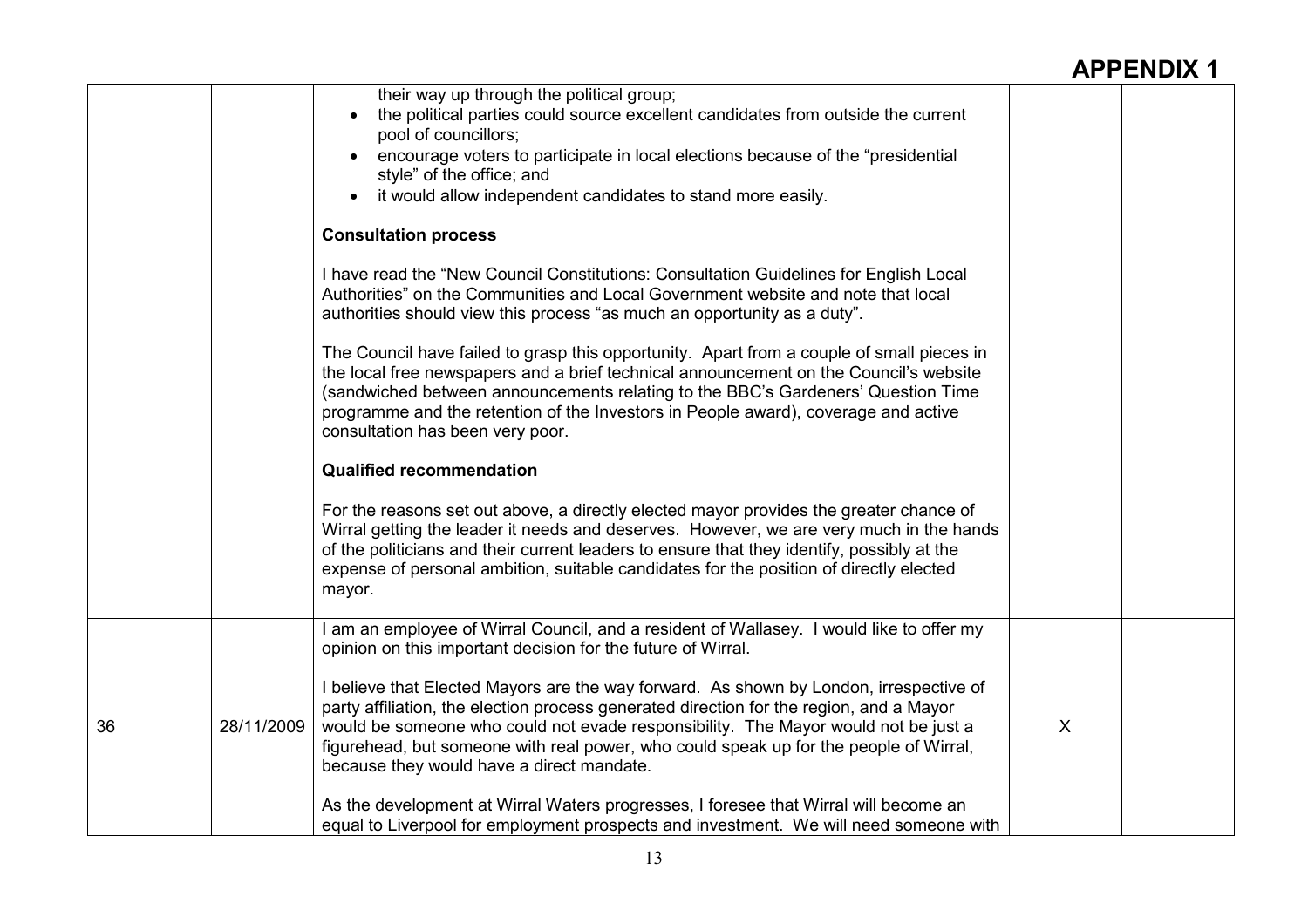|    |            | the direct authority to make crucial decisions on behalf of the people of Wirral.                                                                                                                                                                                                                                                                                                                                                                                                                                                                                                                                                                                                                                                                                                                                                                                                                                                                                                                                                                                                                                                                                                                                                              |         |         |
|----|------------|------------------------------------------------------------------------------------------------------------------------------------------------------------------------------------------------------------------------------------------------------------------------------------------------------------------------------------------------------------------------------------------------------------------------------------------------------------------------------------------------------------------------------------------------------------------------------------------------------------------------------------------------------------------------------------------------------------------------------------------------------------------------------------------------------------------------------------------------------------------------------------------------------------------------------------------------------------------------------------------------------------------------------------------------------------------------------------------------------------------------------------------------------------------------------------------------------------------------------------------------|---------|---------|
| 37 | 28/11/2009 | I would like to give my support for an elected Mayor for Wirral, I would like to see an<br>elected representative who put the people of Wirral above Party Dogma and Whitehall<br>pollicy, an elected mayor of the right calibre could stand up to the local quangos and<br>councillors who want Wirral to be part of Liverpool without a democratic mandate.                                                                                                                                                                                                                                                                                                                                                                                                                                                                                                                                                                                                                                                                                                                                                                                                                                                                                  | $\sf X$ |         |
| 38 | 29/11/2009 | May we offer the following views regarding the 2 Local Governance Options -<br>* An elected Mayor with Cabinet Executive -<br>A) Such an election would appear to burden an electorate hardly versed nor<br>enthusiastic with yet another version of the democratic process, in consequence<br>this would also incur further Administrative procedures & costs.<br>B) With little or no recourse in accountability throughout the 4 yr term would ineffect<br>render the new post as unchallegeable (at least in the interim), in turn furthering apathy<br>amongst the electorate.<br>* Leader with Cabinet Executive -<br>A) Limiting the Elected Representatives the right to remove the 'New Leader' from<br>office should the need be required.<br>B) It is an assumption that the Leader election & Cabient selected would merely be<br>a reflection of the Council's balance of power.<br>Whilst the latter offers lesser changes to the present system of Governance, with Elected<br>Members right of recourse then it would appear to safeguard democratic representation<br>throughout the 4yr tenure.<br>Therefore, our preference would be for Wirral Council to opt for - A Leader with<br><b>Cabinet Executive (New Style).</b> |         | $\sf X$ |
| 39 | 30/11/2009 | Local Authorities (Referendum) (Petitions & Directions) Regulations 2000<br>Having read the details given in this Notice I would vote in favour of "A Leader with<br><b>Cabinet Executive (New Style)</b><br>I must draw attention that there has been extremely limited public information given to this<br>matter to enable a wider consideration on these proposals which is a direct failure by the<br>local authority in their duty under the requirements of the above Regulations.                                                                                                                                                                                                                                                                                                                                                                                                                                                                                                                                                                                                                                                                                                                                                      |         | $\sf X$ |
| 40 | 30/11/2009 | I am responding to your request for comments on the two proposals for the governance of<br>the Borough, in particular for Leadership positions on the Council. May I say at once that<br>I should wish to see a third option – that of a return to the Committee system which                                                                                                                                                                                                                                                                                                                                                                                                                                                                                                                                                                                                                                                                                                                                                                                                                                                                                                                                                                  | $\sf X$ |         |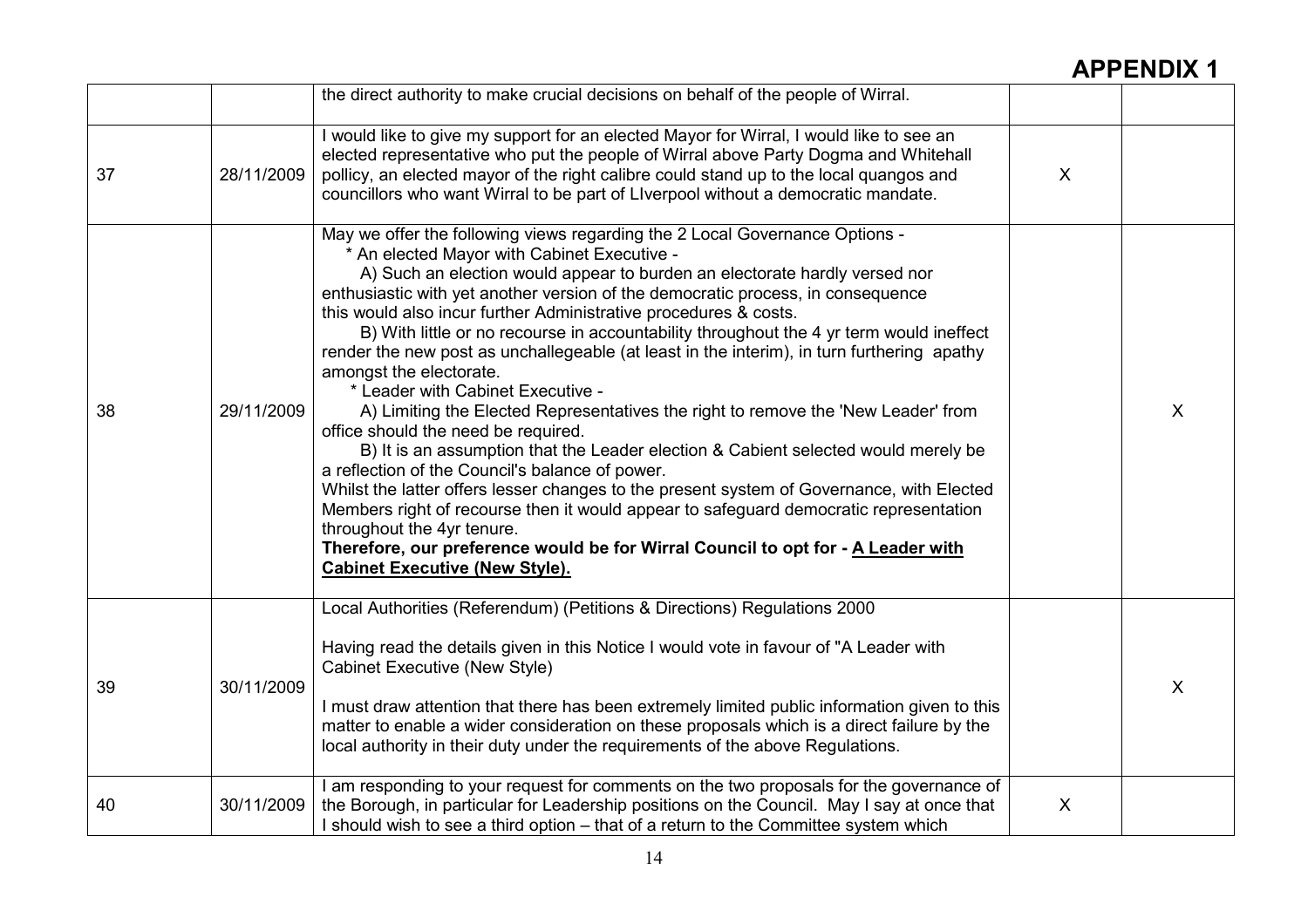|    |            | operated before 2001 and of which I had first hand experience.                                                                                                                                                                                                                                                                                                                                                                                                                                                                    |         |  |
|----|------------|-----------------------------------------------------------------------------------------------------------------------------------------------------------------------------------------------------------------------------------------------------------------------------------------------------------------------------------------------------------------------------------------------------------------------------------------------------------------------------------------------------------------------------------|---------|--|
|    |            | Either of the proposed options would move us further in the direction of concentrating<br>power in the hands of fewer people. We have 66 councillors but some fifty of them are<br>already effectively sidelined.                                                                                                                                                                                                                                                                                                                 |         |  |
|    |            | The issue of governance should certainly be subjected to public scrutiny and discussion.<br>I am fairly conscientious in my attendance at Local Forum meetings, as an ordinary voter<br>representing no community grouping or interest. I would have expected an issue of such<br>importance as the possibility of an elected mayor to be thoroughly examined and debated<br>locally. No such exercise was attempted to my knowledge, raising the question as to<br>whether such forums are capable of addressing serious issues. |         |  |
|    |            | Have we had articles in the local papers by proponents of the two options in preparation<br>for full and open discussion in public meetings across the Borough such as those which<br>followed the publication of proposals on Sports Centres and libraries? Not that I have<br>seen. How can it be argued that the Council has taken reasonable steps to consult the<br>people in its area?                                                                                                                                      |         |  |
|    |            | My choice would be for an elected executive mayor but only after a long period of<br>preparation and education of the electorate. Time must be allowed for serious<br>experienced executives from outside the ranks of local government to consider and<br>prepare for standing for election.                                                                                                                                                                                                                                     |         |  |
|    |            | With either of the proposals initiated too hastily and in the present climate of distrust of<br>established politicians, we could well end up with a chump in a gorilla suit in charge of our<br>affairs.                                                                                                                                                                                                                                                                                                                         |         |  |
|    |            | It is the view of the persons named below that, under the new arrangements for Council,<br>there should be a Mayor elected independently by all Wirral residents.                                                                                                                                                                                                                                                                                                                                                                 |         |  |
| 41 | 30/11/2009 | <b>Terry Edgar</b><br>John Hankey<br>Joyce Hockey<br>Rev. Father Leon Ostaszewski                                                                                                                                                                                                                                                                                                                                                                                                                                                 | $\sf X$ |  |
|    |            | 'Committee for the Centenary of the Wallasey Borough Charter 1910'                                                                                                                                                                                                                                                                                                                                                                                                                                                                |         |  |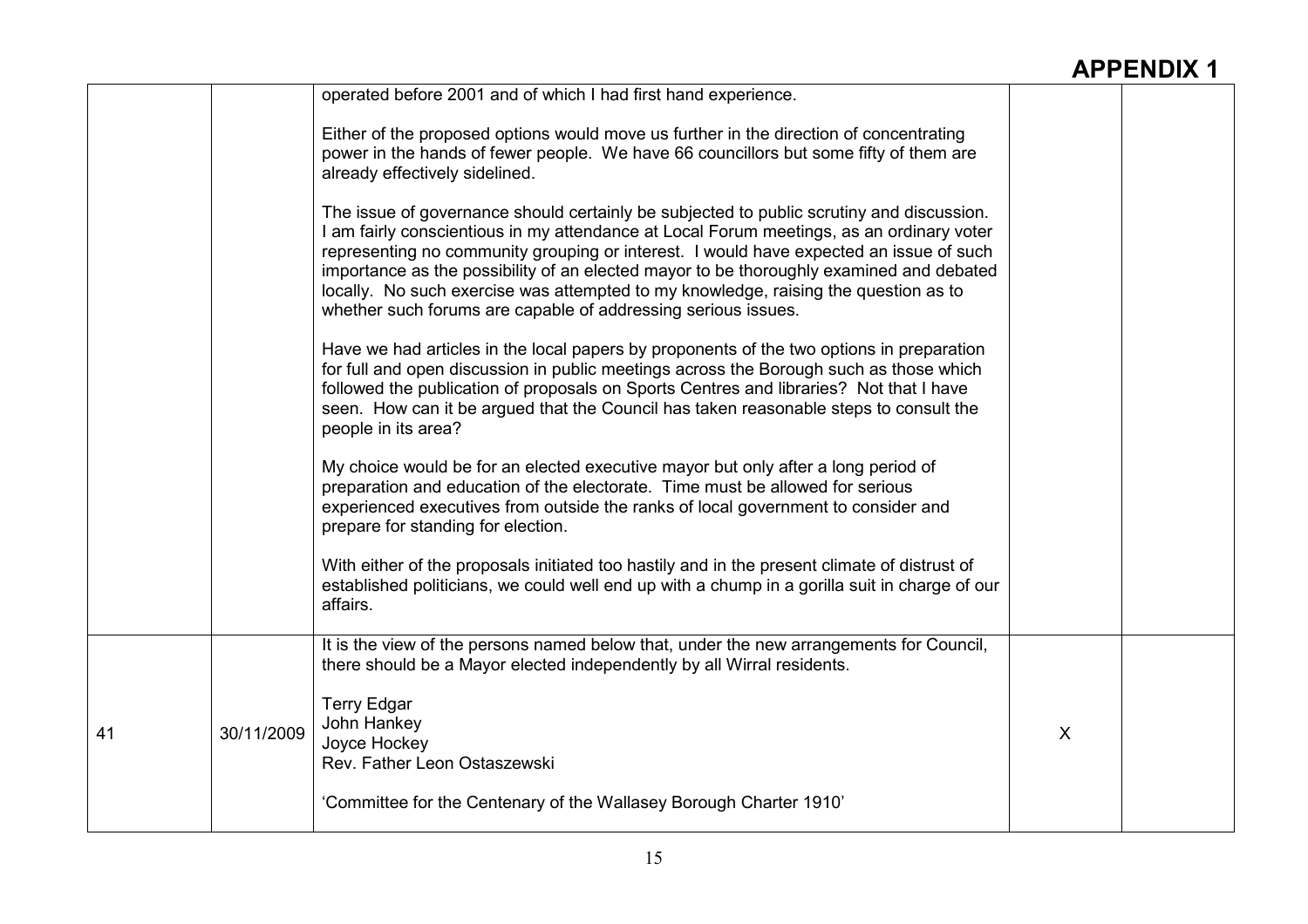|    | 30/11/2009 | I believe that it would be for the good of the electorate to have a directly elected mayor. It                                                                                                                                                                                                                                                                                                                                                                                                                                                                                                                                                                                                                                                                                                                                                                                                                                                                                                                                                                                                                                                                                                                                                      |                                 |         |
|----|------------|-----------------------------------------------------------------------------------------------------------------------------------------------------------------------------------------------------------------------------------------------------------------------------------------------------------------------------------------------------------------------------------------------------------------------------------------------------------------------------------------------------------------------------------------------------------------------------------------------------------------------------------------------------------------------------------------------------------------------------------------------------------------------------------------------------------------------------------------------------------------------------------------------------------------------------------------------------------------------------------------------------------------------------------------------------------------------------------------------------------------------------------------------------------------------------------------------------------------------------------------------------|---------------------------------|---------|
| 42 |            | may also cause the community to become more involved with council affairs.                                                                                                                                                                                                                                                                                                                                                                                                                                                                                                                                                                                                                                                                                                                                                                                                                                                                                                                                                                                                                                                                                                                                                                          |                                 |         |
|    |            | Also it may mean that the council becomes more accountable to the electorate.                                                                                                                                                                                                                                                                                                                                                                                                                                                                                                                                                                                                                                                                                                                                                                                                                                                                                                                                                                                                                                                                                                                                                                       |                                 |         |
|    |            | After private discussion we wish to make the following points:                                                                                                                                                                                                                                                                                                                                                                                                                                                                                                                                                                                                                                                                                                                                                                                                                                                                                                                                                                                                                                                                                                                                                                                      |                                 |         |
| 43 | 30/11/2009 | This consultation has not been carried out in a manner which would lead to maximum<br>contribution from the public - Information about the consultation was not widely publicised<br>(for instance, staff in the drop in centres seemed unaware of the existence of the<br>information sheets or of the nature of the public consultation). We became aware of it<br>only towards the end of November - we do normally attend our local area forum but<br>understand the issue was raised at the one recent forum we were unable to attend.<br>Basically, we do not want either of the forms of governance arrangements suggested and<br>object to it being forced upon us as both seem to be lacking in democratic principals - in<br>option A the leader, having been elected by the full council. would be able to be the sole<br>decider of members of the cabinet. The cabinet (chosen by one councillor) would then<br>have complete control. In option B a similar problem exists as, although the Mayor<br>would be elected by the full electorate, s/he would then still have total control over which<br>councillors were to be in 'cabinet'.<br>This is a totally undemocratic way of managing local government. In neither option A nor | <b>No</b><br>preference<br>made |         |
|    |            | option B is there any point at all in having local councillors (particularly if the councillor for<br>the ward in which one voted was not a member of the majority party) as decisions will be<br>made by a small group of councillors selected by one person.<br>Does this mean that we no longer have a Mayor for ceremonial purposes as now? Who<br>will perform the role of representing the people of the borough in the many local events<br>which now benefit from the presence of the Mayor?                                                                                                                                                                                                                                                                                                                                                                                                                                                                                                                                                                                                                                                                                                                                                |                                 |         |
| 44 | 30/11/2009 | Having read the document thoroughly, I have decided that I would prefer A leader with<br>Cabinet Executive (New Style).                                                                                                                                                                                                                                                                                                                                                                                                                                                                                                                                                                                                                                                                                                                                                                                                                                                                                                                                                                                                                                                                                                                             |                                 |         |
|    |            | This, in my view, would provide a more democratic system, that electing a Mayor<br>possessing overall power for four years despite any shortcomings he/she might have and<br>there being no means of replacing him/her.                                                                                                                                                                                                                                                                                                                                                                                                                                                                                                                                                                                                                                                                                                                                                                                                                                                                                                                                                                                                                             |                                 | $\sf X$ |